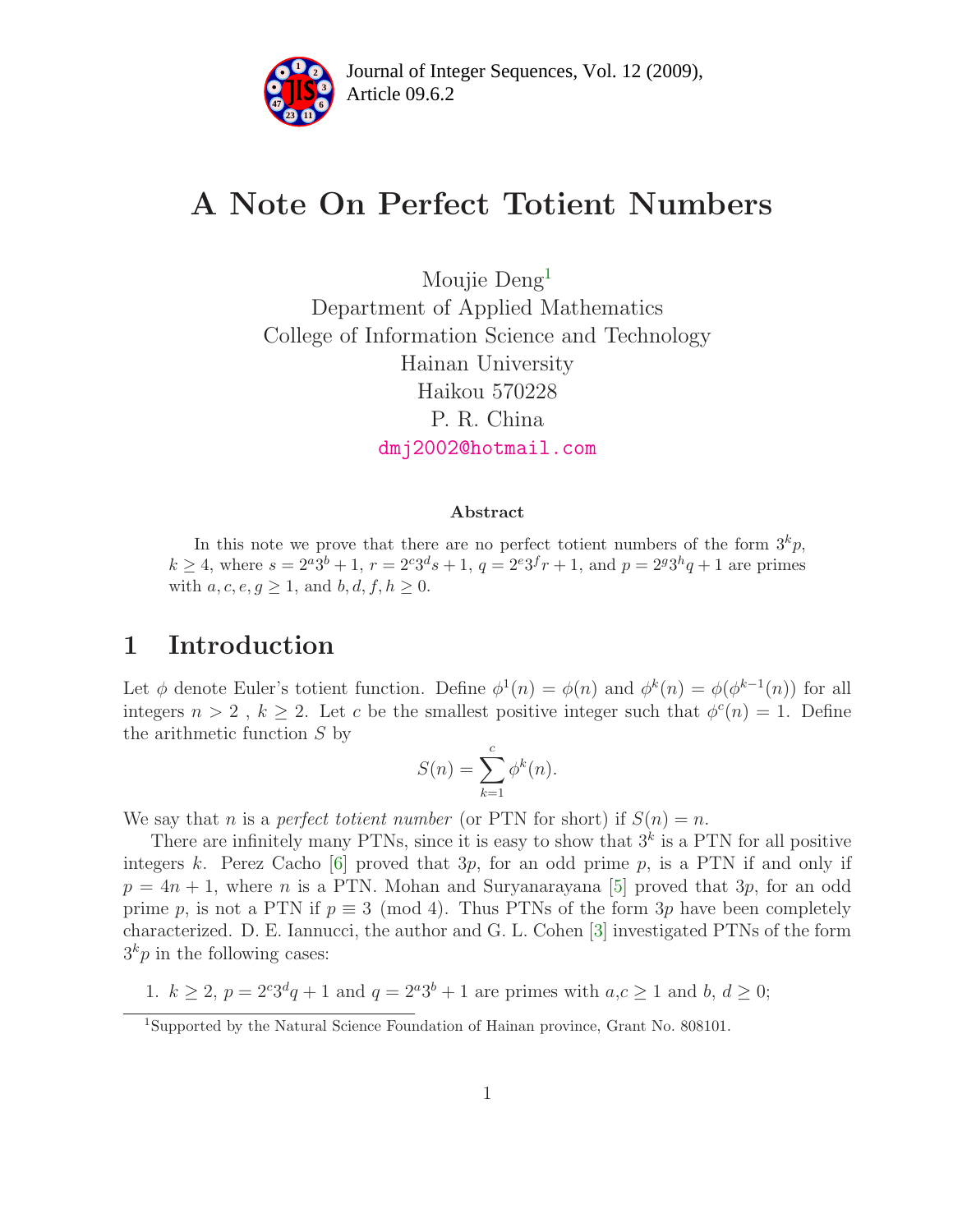- 2.  $k \geq 2$ ,  $p = 2^{e}3^{f}q + 1$ ,  $q = 2^{e}3^{d}r + 1$  and  $r = 2^{a}3^{b} + 1$  are all primes with  $a, c, e \geq 1$ and b, d,  $f > 0$ ;
- 3.  $k \geq 3$ ,  $p = 2^{g}3^{h}q + 1$ ,  $q = 2^{e}3^{f}r + 1$ ,  $r = 2^{e}3^{d}s + 1$  and  $s = 2^{a}3^{b} + 1$ , are all primes with  $a, c, e, q > 1, b, d, f, h > 0$ .

In the first case, they determined all PTNs for  $k = 2, 3$  and proved that there are no PTNs of the form  $3<sup>k</sup>p$  for  $k \geq 4$  by solving the related Diophantine equations. In the remaining cases, they only found several PTNs by computer searches. The author  $([1, 2])$  $([1, 2])$  $([1, 2])$  $([1, 2])$  $([1, 2])$  gave all solutions to the Diophantine equations  $2^x - 2^y 3^z - 2 \cdot 3^u = 9^k + 1$ , and  $2^x - 2^y 3^z - 4 \cdot 3^w = 3 \cdot 9^k + 1$ , which shows that there are no PTNs of the form  $3<sup>k</sup>p$  for  $k > 4$  in the second case mentioned above.

In general, let  $M$  be the set of all perfect totients, I. E. Shparlinski [\[7\]](#page-6-5) has shown that M is of asymptotic density zero, and F. Luca [\[4\]](#page-6-6) showed that  $\sum_{m\in\mathcal{M}}\frac{1}{m}$  $\frac{1}{m}$  converges.

The purpose of this note is to prove that, in the third case mentioned above, there are no PTNs of the form  $3^k p$  for  $k \geq 4$ .

### 2 Lemmas

<span id="page-1-2"></span>We first deduce related Diophantine equations. Let  $k \geq 3$ ,  $n = 3<sup>k</sup>p$ . Suppose all of  $s =$  $2^{a}3^{b}+1$ ,  $r = 2^{c}3^{d}s+1$ ,  $q = 2^{e}3^{f}r+1$ , and  $p = 2^{g}3^{h}q+1$  are prime with  $a, c, e, g \ge 1$ ,  $b, d, f, h \geq 0$ . If n is a PTN, then  $S(n) = n$  by definition, which implies the diophantine equation

$$
2g(2e(2e(2a - 3d+f+h+k-3) - 3f+h+k-2) - 3h+k-1) = 3k + 1.
$$
 (1)

Apparently,  $g = 1$  or 2 for k even or odd, respectively. Next, according to  $k = 2k_1$  or  $k = 2k_1 + 1$ , we consider more general Diophantine equations

<span id="page-1-1"></span><span id="page-1-0"></span>
$$
2x - 2y3z - 2u3v - 2 \cdot 3w = 9k1 + 1,
$$
\n(2)

with  $x > 4$ ,  $y, u, w > 0$ ,  $z, v > 0$ ,  $k_1 > 2$ , and

$$
2x - 2y3z - 2u3v - 4 \cdot 3w = 3 \cdot 9k + 1,
$$
\n(3)

with  $x \ge 4$ ,  $y, u, w > 0$ ,  $z, v \ge 0$ ,  $k_1 \ge 1$ , respectively. Since the terms  $2^y 3^z$  and  $2^u 3^v$  have symmetry in [\(2\)](#page-1-0) and [\(3\)](#page-1-1), we need only determine the solutions  $(x, y, z, u, v, w, k)$  to (2) and [\(3\)](#page-1-1) such that  $y > u$  or  $y = u, z > v$ .

Let  $(x, y, z, u, v, w, k_1)$  be any solution to the equation  $(2)$  (or  $(3)$ ), and let

$$
(x, y, z, u, v, w, k_1) \equiv (\alpha, \beta, \gamma, \delta, \lambda, \mu, \nu)
$$
 (mod 36, 36, 36, 36, 36, 36, 18)

denote  $x \equiv \alpha \pmod{36}$ ,  $y \equiv \beta \pmod{36}$ ,  $z \equiv \gamma \pmod{36}$ ,  $u \equiv \delta \pmod{36}$ ,  $v \equiv \lambda \pmod{36}$ ,  $w \equiv \mu \pmod{36}$ , and  $k_1 \equiv \nu \pmod{18}$ . In solving equation [\(2\)](#page-1-0) and equation [\(3\)](#page-1-1), we first determine all the  $\alpha$ ,  $\beta$ ,  $\gamma$ ,  $\delta$ ,  $\lambda$ ,  $\mu$ ,  $\nu$ .

LEMMA 1. Let  $(x, y, z, u, v, w, k_1)$  be any solution to the equation (2), and let

 $(x, y, z, u, v, w, k_1) \equiv (\alpha, \beta, \gamma, \delta, \lambda, \mu, \nu) \pmod{36, 36, 36, 36, 36, 18}.$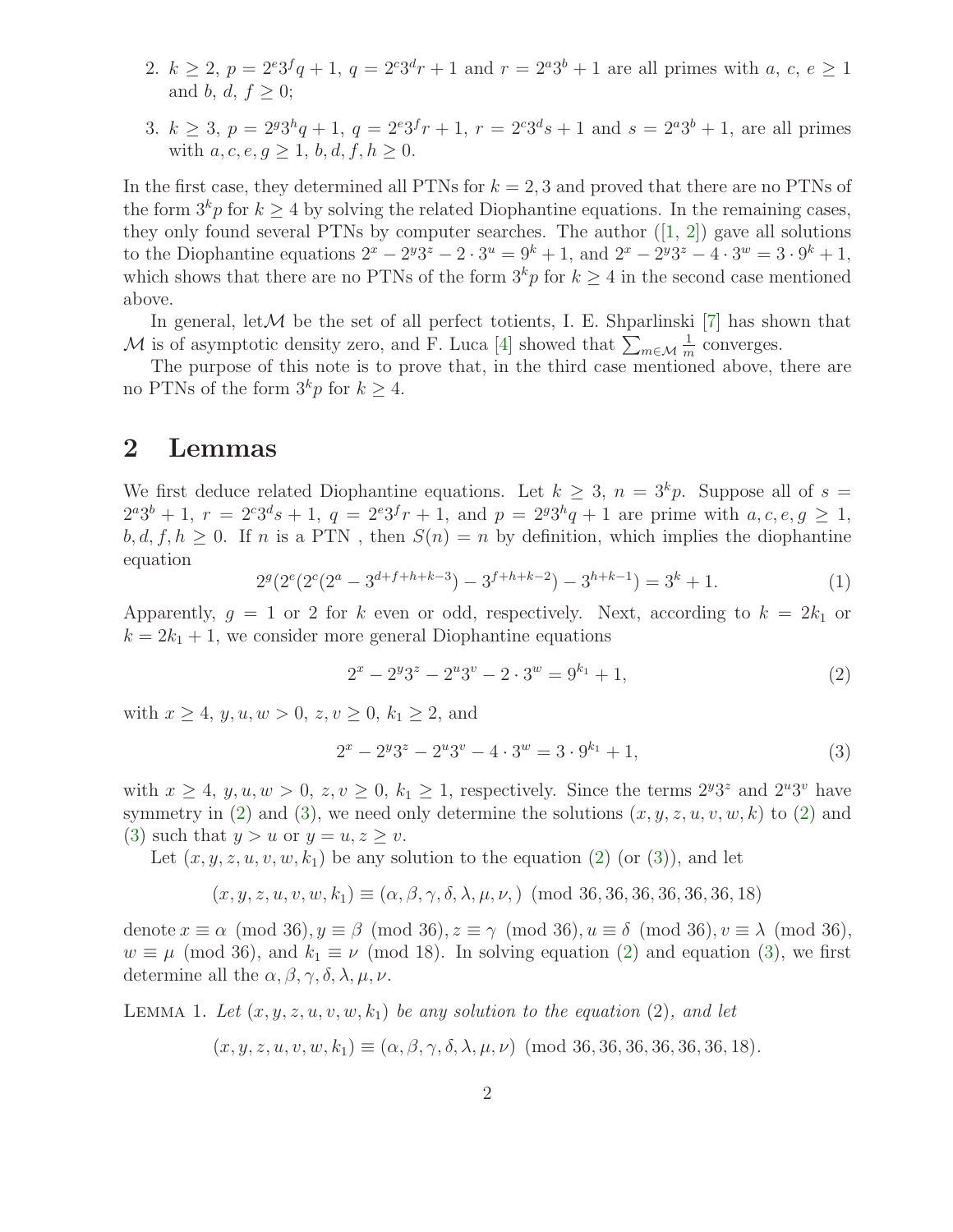Then all the possible  $\alpha, \beta, \gamma, \delta, \lambda, \mu, \nu$  with  $36 \geq \alpha, \beta, \delta, \lambda \geq 1, 35 \geq \gamma, \lambda \geq 0, 19 \geq \nu \geq 2$ ,  $\beta > \delta$  or  $\beta = \delta$  and  $\gamma \geq \lambda$  are listed in Table 1 and Table 1'.

PROOF: Since

<span id="page-2-0"></span>
$$
2^{36} \equiv 1 \pmod{5 \cdot 7 \cdot 13 \cdot 19 \cdot 37 \cdot 73}, 3^{36} \equiv 1 \pmod{5 \cdot 7 \cdot 13 \cdot 19 \cdot 37 \cdot 73},
$$

 $\alpha, \beta, \gamma, \delta, \lambda, \mu, \nu$  must satisfy

$$
2^{\alpha} - 2^{\beta}3^{\gamma} - 2^{\delta}3^{\lambda} - 2 \cdot 3^{\mu} \equiv 9^{\nu} + 1 \pmod{5 \cdot 7 \cdot 13 \cdot 19 \cdot 37 \cdot 73}.
$$
 (4)

But note that  $2^x \equiv 0 \pmod{2^4}$ ,  $9^{k_1} \equiv 0 \pmod{3^3}$ ,  $2^{36} \equiv 1 \pmod{3^3}$ ,  $3^{36} \equiv 1 \pmod{2^4}$ ;  $M = 36l + m$  implies  $2^M \equiv 0$  or  $2^m \pmod{2^4}$  and  $3^M \equiv 0$  or  $3^m \pmod{3^3}$ . Hence  $\alpha, \beta, \gamma, \delta, \lambda, \mu, \nu$  must satisfy one of the 4 congruences

<span id="page-2-2"></span><span id="page-2-1"></span>
$$
-2^{\beta} \cdot B \cdot 3^{\gamma} - 2^{\delta} \cdot D \cdot 3^{\lambda} - 2 \cdot 3^{\mu} \equiv 9^{\nu} + 1 \pmod{2^{4}}
$$
(5)

and one of the 8 congruences

$$
2^{\alpha} - 2^{\beta} 3^{\gamma} \cdot C - 2^{\delta} 3^{\lambda} \cdot E - 2 \cdot 3^{\mu} \cdot F \equiv 1 \pmod{3^3},\tag{6}
$$

where  $B, C, D, E, F$  take value 0, 1 independently. The congruences [\(4\)](#page-2-0), [\(5\)](#page-2-1) and [\(6\)](#page-2-2) were tested on a computer with a program written in UBASIC. All the  $(\alpha, \beta, \gamma, \delta, \lambda, \mu, \nu)$  that satisfy  $(4)$ ,  $(5)$  and  $(6)$  are divided into two parts: those listed in Table 1 are in fact solutions to equation [\(2\)](#page-1-0), and the remainder, listed in Table 1', are not.  $\square$ 

Similarly, we have

LEMMA 2. Let  $(x, y, z, u, v, w, k_1)$  be any solution to the equation (3), and let

$$
(x, y, z, u, v, w, k) \equiv (\alpha, \beta, \gamma, \delta, \lambda, \mu, \nu)
$$
 (mod 36, 36, 36, 36, 36, 36, 18).

Then all the possible  $\alpha, \beta, \gamma, \delta, \lambda, \mu, \nu$  with  $36 \geq \alpha, \beta, \delta, \mu \geq 1, 35 \geq \gamma, \lambda \geq 0, 18 \geq \nu \geq 1,$  $\beta > \delta$  or  $\beta = \delta$  and  $\gamma \geq \lambda$  are listed in Table 2 and Table 2'.

LEMMA 3. Let  $(\alpha, \beta, \gamma, \delta, \lambda, \mu, \nu)$  be any solution to equation (2) or (3) that is listed in Table 1 or Table 2, and suppose

- 1.  $\alpha > \beta > \delta$ ; or
- 2.  $\alpha > \beta + 2$ ,  $\beta = \delta$ ;

holds. Then there is no other solution  $(x, y, \gamma, u, \lambda, \mu, \nu)$  to equation (2) or (3) that satisfies  $(x, y, u) \equiv (\alpha, \beta, \delta) \pmod{36, 36, 36}$ 

PROOF: Let  $x = \alpha + 36i$ ,  $y = \beta + 36i$ ,  $u = \delta + 36l$ . We have

<span id="page-2-3"></span>
$$
2^{\alpha}(2^{36i} - 1) = 2^{\beta}3^{\gamma}(2^{36j} - 1) + 2^{\delta}3^{\lambda}(2^{36l} - 1).
$$
\n(7)

In case 1, consideration of [\(7\)](#page-2-3), modulo  $2^{\beta}$  and  $2^{\alpha}$  in turn gives  $l = 0$  and  $j = 0$ . Hence we have  $i = 0$ . In case 2, since  $3^{\gamma} + 3^{\lambda} \equiv 2, 4 \pmod{8}$ , consideration of [\(7\)](#page-2-3), modulo  $2^{\alpha}$ , gives  $j = l = 0$ , and therefore  $i = 0$ .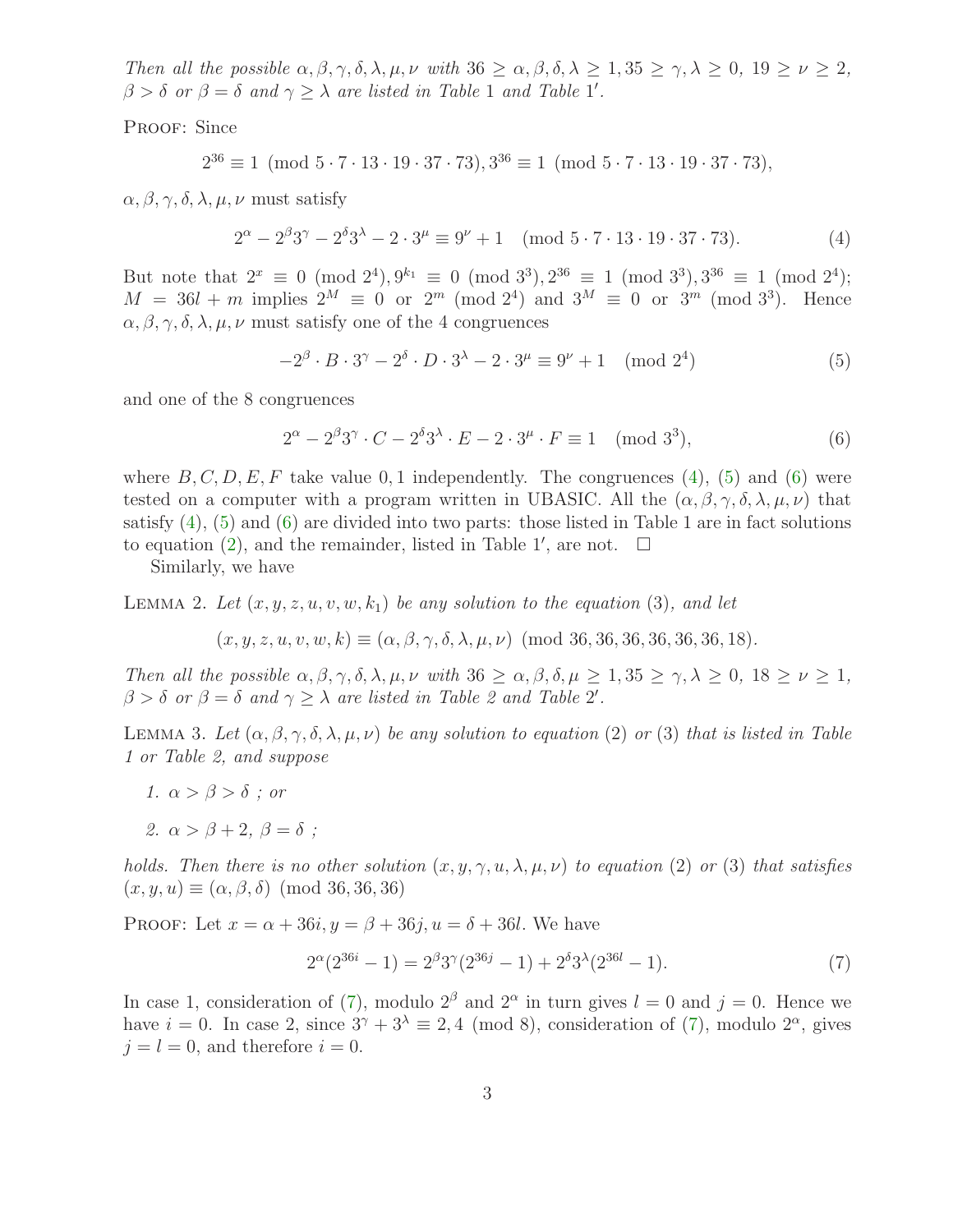# 3 Main Results

THEOREM 1. All the solutions to equation (2) are given by  $(x, y, z, u, v, w, k_1) = (\alpha, \beta, \gamma, \delta, \lambda,$  $\mu, \nu$ ) with  $\alpha, \beta, \gamma, \delta, \lambda, \mu, \nu$  listed in Table 1.

**PROOF:** Let  $(x, y, z, u, v, w, k_1)$  be any solution to equation  $(2)$ , and let

 $(x, y, z, u, v, w, k_1) \equiv (\alpha, \beta, \gamma, \delta, \lambda, \mu, \nu) \pmod{36, 36, 36, 36, 36, 18}.$ 

<span id="page-3-0"></span>By Lemma 1, all of  $\alpha, \beta, \gamma, \delta, \lambda, \mu, \nu$  are listed in Table 1 or Table 1'. Put  $x = \alpha + 36i, y =$  $\beta + 36j$ ,  $z = \gamma + 36l$ ,  $u = \delta + 36m$ ,  $v = \lambda + 36n$ ,  $w = \mu + 36t$ ,  $k_1 = \nu + 18t_1$ . Then we must have

$$
2^{\alpha+36i} - 2^{\beta+36j} \cdot 3^{\gamma+36l} - 2^{\delta+36m} \cdot 3^{\lambda+36n} - 2 \cdot 3^{\mu+36t} \equiv 9^{\nu+36t_1} + 1 \pmod{11 \cdot 31 \cdot 181 \cdot 331 \cdot 631}.
$$
 (8)

For  $\alpha$ ,  $\beta$ ,  $\gamma$ ,  $\delta$ ,  $\lambda$ ,  $\mu$ ,  $\nu$  appearing in Table 1, since  $2^{180} \equiv 3^{360} \equiv 1 \pmod{11 \cdot 31 \cdot 181 \cdot 331 \cdot 631}$ , we first test [\(8\)](#page-3-0) within

 $4 > i > 0, 4 > j > 0, 9 > l > 0, 4 > m > 0, 9 > n > 0, 9 > t > 0, 9 > t_1 > 0.$ 

With computer assistance, it follows that  $l = n = t = t_1 = 0$  in this case. Since any  $\alpha, \beta, \gamma, \delta, \lambda, \mu, \nu$  that listed in Table 1 satisfy the conditions of Lemma 3, we must have  $i = j = m = 0$  by Lemma 3.

For  $\alpha, \beta, \gamma, \delta, \lambda, \mu, \nu$  appearing in Table 1', since  $(\alpha, \beta, \gamma, \delta, \lambda, \mu, \nu)$  is not a solution to equation[\(2\)](#page-1-0), we have  $i \geq 1$ . The congruence [\(8\)](#page-3-0) was then tested on a computer within the ranges

$$
5 \ge i \ge 1, 4 \ge j \ge 0, 9 \ge l \ge 0, 4 \ge m \ge 0, 9 \ge n \ge 0, 9 \ge t \ge 0, 9 \ge t_1 \ge 0
$$

with no  $(i, j, l, m, n, t, t_1)$  being found, which shows that  $(x, y, z, u, v, w, k_1)$  cannot be a solution to equation [\(2\)](#page-1-0).  $\Box$ 

THEOREM 2. All the solutions to equation (3) are given by  $(x, y, z, u, v, w, k_1) = (\alpha, \beta, \gamma, \delta, \lambda,$  $\mu, \nu$ ) with  $\alpha, \beta, \gamma, \delta, \lambda, \mu, \nu$  listed in Table 2.

PROOF: The proof is basically the same as that for theorem 1, with the only difference being that  $(\alpha, \beta, \gamma, \delta, \lambda, \mu, \nu) = (9, 7, 0, 7, 0, 1, 2)$ , listed in Table 2, does not satisfy the conditions of Lemma 3. Suppose that  $x = 9 + 36i$ ,  $y = 7 + 36j$ ,  $z = 36l$ ,  $u = 7 + 36m$ ,  $v = 36n$ ,  $w = 1 +$  $36t, k_1 = 2+36t_1$  is a solution to equation [\(3\)](#page-1-1). Then a computer test of the related congruence within  $4 \ge i \ge 0, 4 \ge j \ge 0, 9 \ge l \ge 0, 4 \ge m \ge 0, 9 \ge n \ge 0, 9 \ge t \ge 0, 9 \ge t_1 \ge 0$  gives  $l = n = t = t_1 = 0$ . Consideration of [\(7\)](#page-2-3) with  $\alpha, \beta, \gamma, \delta, \lambda$  replaced by 9, 7, 0, 7, 0, modulo  $2^7$ , gives  $j = l = 0$ . Therefor  $i = 0$ .

THEOREM 3. There are no PTNs of the form  $3^k p$ ,  $k \geq 4$ , where all of  $s = 2^a 3^b + 1$ ,  $r = 2^{c}3^{d}s + 1, q = 2^{e}3^{f}r + 1, and p = 2^{g}3^{h}q + 1$  are prime with  $a, c, e, g \ge 1, b, d, f, h \ge 0$ .

PROOF: Suppose  $(a, c, d, e, f, g, h, k)$  is a solution to equation [\(1\)](#page-1-2). Let  $x = a + c + e + g$ ,  $y = c + e + g$ ,  $z = d + f + k - 3$ ,  $u = e + g$ ,  $v = f + h + k - 2$ ,  $w = h + k - 1$ , and  $k_1 = \frac{k}{2}$  $\frac{k}{2}$  or  $k_1 = \frac{k-1}{2}$ 2 for k even or odd, respectively. Then  $(x, y, z, u, v, w, k_1)$  must be a solution to equation [\(2\)](#page-1-0) or equation  $(3)$ . From the first two theorems it follows that the only solutions to equation $(1)$ are  $(a, c, d, e, f, h, k) = (4, 1, 0, 1, 2, 1, 3), (1, 2, 0, 4, 0, 0, 3), (3, 1, 0, 4, 1, 0, 3), (2, 2, 1, 4, 0, 0, 3),$  $(8, 1, 4, 1, 0, 1, 3), (5, 1, 2, 4, 1, 0, 3), (4, 2, 0, 4, 2, 0, 3). \square$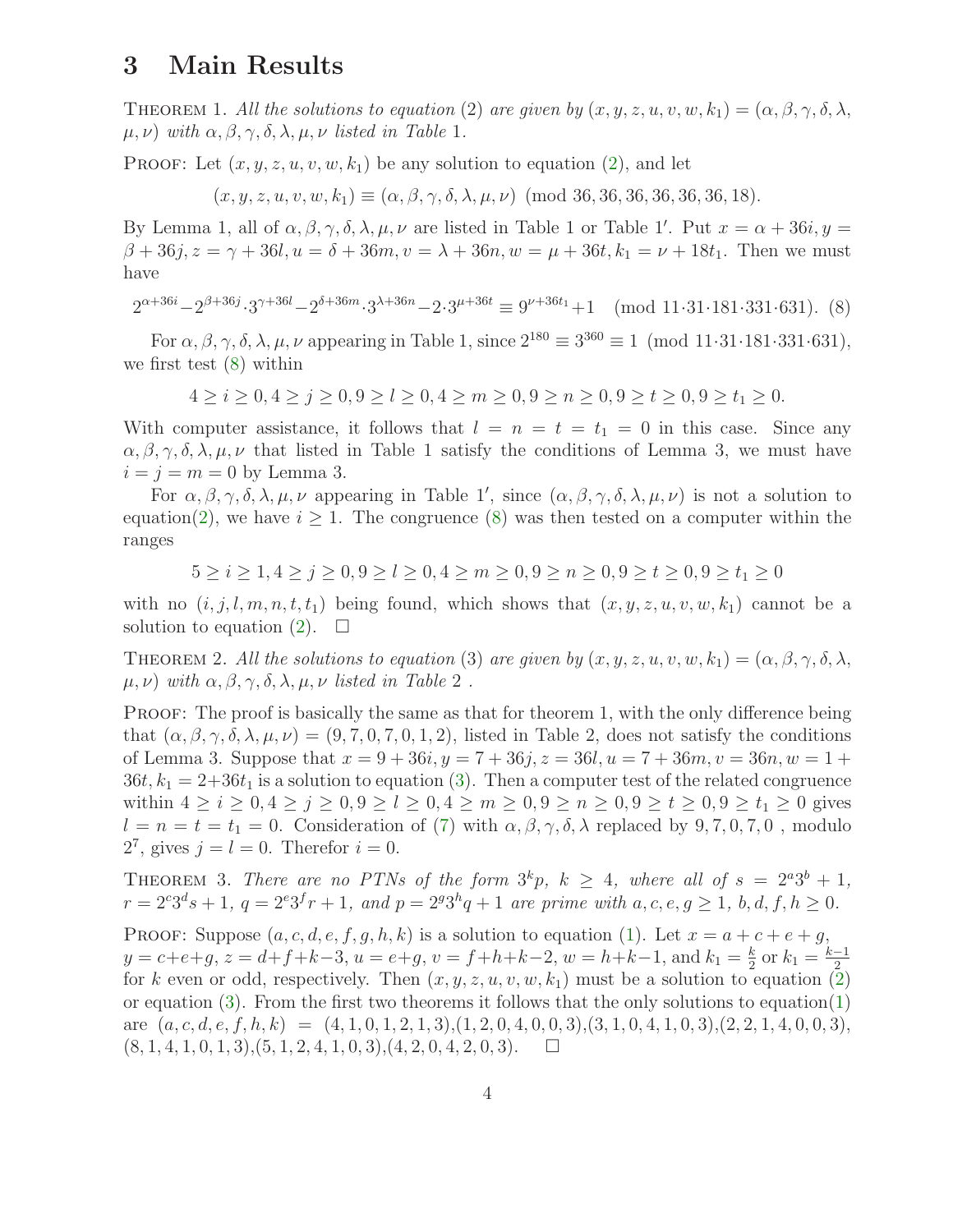| $\alpha$       | $\beta$        | $\gamma$       | $\delta$       | $\lambda$      | $\mu$          | $\nu$            | $\alpha$ | $\beta$        | $\gamma$       | $\delta$       | $\lambda$      | $\mu$          | $\nu$          | $\alpha$ | $\beta$          | $\gamma$       | $\delta$       | $\lambda$      | $\mu$          | $\nu$          |
|----------------|----------------|----------------|----------------|----------------|----------------|------------------|----------|----------------|----------------|----------------|----------------|----------------|----------------|----------|------------------|----------------|----------------|----------------|----------------|----------------|
| $\overline{7}$ | $\overline{2}$ | $\overline{2}$ | $\overline{2}$ | $\overline{0}$ | $\mathbf{1}$   | $\overline{2}$   | 10       | $\overline{5}$ | 3              | 3              | $\mathbf{1}$   | 3              | $\overline{2}$ | 12       | 8                | $\overline{2}$ | 6              | $\overline{2}$ | $\overline{5}$ | 3              |
| $\overline{7}$ | 3              | 1              | $\overline{2}$ | $\overline{0}$ | $\overline{2}$ | $\overline{2}$   | 10       | $\overline{5}$ | 3              | 3              | $\overline{2}$ | $\mathbf{1}$   | $\overline{2}$ | 12       | 10               | $\mathbf{1}$   | $\overline{5}$ | $\overline{2}$ | $\mathbf{1}$   | 3              |
| $\overline{7}$ | $\overline{4}$ | $\theta$       | $\overline{2}$ | $\mathbf{1}$   | $\overline{2}$ | $\overline{2}$   | 10       | 6              | $\mathbf{1}$   | $\overline{4}$ | $\mathbf{1}$   | 3              | 3              | 13       | 6                | $\theta$       | $\overline{2}$ | 3              | $6\,$          | 4              |
| $\overline{7}$ | $\overline{4}$ | $\overline{0}$ | 3              | $\mathbf{1}$   | $\mathbf{1}$   | $\overline{2}$   | 10       | 6              | $\mathbf{1}$   | $\overline{5}$ | $\mathbf{1}$   | 1              | 3              | 13       | 8                | 3              | $\sqrt{6}$     | $\theta$       | $\overline{5}$ | 3              |
| $\overline{7}$ | 5              | $\overline{0}$ | 3              | $\overline{0}$ | $\mathbf{1}$   | $\overline{2}$   | 10       | $\overline{7}$ | $\overline{0}$ | $\overline{2}$ | $\overline{0}$ | $\overline{4}$ | 3              | 13       | 10               | $\mathbf{1}$   | $\overline{4}$ | $\overline{0}$ | $\overline{7}$ | 3              |
| 8              | $\mathbf{1}$   | $\mathbf{1}$   | 1              | $\mathbf{1}$   | $\overline{4}$ | $\overline{2}$   | 10       | $\overline{7}$ | $\mathbf{1}$   | 3              | $\overline{2}$ | $\overline{5}$ | $\overline{2}$ | 14       | $\sqrt{6}$       | $\overline{5}$ | $\overline{4}$ | $\mathbf{1}$   | 3              | 3              |
| 8              | $\mathbf{1}$   | 4              | 1              | $\mathbf{1}$   | $\mathbf{1}$   | $\overline{2}$   | 10       | 8              | $\overline{0}$ | $\overline{5}$ | $\overline{0}$ | $\mathbf{1}$   | 3              | 14       | $\,6$            | $\overline{5}$ | 5              | $\mathbf{1}$   | $\mathbf{1}$   | 3              |
| 8              | $\overline{2}$ | 3              | $\overline{2}$ | $\mathbf{1}$   | 3              | $\overline{2}$   | 10       | 8              | $\mathbf{1}$   | $\overline{2}$ | $\mathbf{1}$   | 4              | $\overline{2}$ | 14       | 10               | 1              | $\overline{2}$ | 3              | 8              | $\overline{2}$ |
| 8              | 3              | $\overline{0}$ | $\overline{2}$ | $\overline{0}$ | $\overline{4}$ | $\overline{2}$   | 11       | 3              | 5              | $\overline{2}$ | $\overline{0}$ | $\overline{2}$ | $\overline{2}$ | 15       | 10               | 3              | $\overline{4}$ | $\theta$       | 7              | 3              |
| 8              | $\overline{4}$ | $\mathbf{1}$   | $\overline{2}$ | 3              | $\overline{2}$ | $\overline{2}$   | 11       | $\overline{4}$ | $\overline{0}$ | 3              | 5              | $\mathbf{1}$   | $\overline{2}$ | 16       | 3                | 6              | 3              | $\overline{4}$ | $\mathbf{1}$   | $\overline{5}$ |
| 8              | $\overline{4}$ | $\mathbf{1}$   | 3              | $\overline{2}$ | 3              | $\overline{2}$   | 11       | $\overline{4}$ | $\overline{4}$ | $\overline{2}$ | $\overline{0}$ | $\overline{2}$ | 3              | 16       | $\overline{5}$   | $\overline{4}$ | $\overline{4}$ | $\overline{5}$ | $\mathbf{1}$   | $\overline{5}$ |
| 8              | $\overline{4}$ | $\overline{2}$ | $\overline{2}$ | $\mathbf{1}$   | $\overline{2}$ | $\overline{2}$   | 11       | $\overline{4}$ | $\overline{4}$ | $\overline{4}$ | $\overline{0}$ | $\mathbf{1}$   | 3              | 16       | 6                | 4              | $\overline{4}$ | $\overline{4}$ | $\mathbf{1}$   | $\overline{5}$ |
| 8              | $\overline{4}$ | $\overline{2}$ | 3              | $\mathbf{1}$   | $\mathbf{1}$   | $\overline{2}$   | 11       | $\overline{7}$ | $\overline{2}$ | $\overline{2}$ | $\overline{0}$ | $\overline{4}$ | 3              | 16       | 7                | 1              | 6              | 3              | $\overline{7}$ | $\overline{5}$ |
| 8              | $\overline{5}$ | $\mathbf{1}$   | 3              | $\mathbf{1}$   | 3              | $\overline{2}$   | 11       | 8              | $\theta$       | 6              | $\overline{2}$ | $\overline{5}$ | 3              | 16       | 8                | $\overline{5}$ | $\overline{5}$ | $\overline{4}$ | 1              | 3              |
| 8              | 5              | 1              | 3              | $\overline{2}$ | $\mathbf{1}$   | 2                | 11       | 8              | 1              | 6              | $\overline{0}$ | $\overline{5}$ | 3              | 16       | 9                | 1              | 6              | $\overline{2}$ | $\overline{7}$ | 5              |
| 9              | 8              | $\overline{0}$ | $\overline{2}$ | $\mathbf{1}$   | $\overline{4}$ | $\overline{2}$   | 11       | 10             | $\overline{0}$ | $\overline{5}$ | $\overline{2}$ | $\mathbf{1}$   | 3              | 16       | 9                | $\overline{4}$ | 3              | $\overline{7}$ | $\mathbf{1}$   | $\overline{4}$ |
| 10             | 3              | 1              | $\overline{2}$ | 3              | 4              | 3                | 12       | $\overline{4}$ | 3              | $\overline{2}$ | 6              | $\overline{2}$ | 3              | 16       | $\boldsymbol{9}$ | 4              | $\overline{5}$ | $\sqrt{6}$     | 1              | 3              |
| 10             | 3              | 3              | 3              | $\mathbf{1}$   | 3              | $\boldsymbol{3}$ | 12       | $\overline{4}$ | $\overline{5}$ | $\overline{2}$ | 3              | $\overline{2}$ | $\overline{2}$ | 16       | 11               | $\overline{0}$ | 6              | $\overline{0}$ | 7              | $\overline{5}$ |
| 10             | 3              | 3              | 3              | $\overline{2}$ | $\mathbf{1}$   | 3                | 12       | $\overline{4}$ | $\overline{5}$ | 3              | $\overline{2}$ | 3              | $\overline{2}$ | 16       | 11               | 1              | $\overline{2}$ | 4              | $\overline{2}$ | $\overline{5}$ |
| 10             | $\overline{4}$ | $\overline{2}$ | $\overline{4}$ | $\overline{2}$ | $\mathbf{1}$   | 3                | 12       | $\overline{5}$ | $\overline{2}$ | $\overline{2}$ | 6              | 4              | 3              | 16       | 11               | 1              | 5              | $\overline{2}$ | 3              | $\overline{5}$ |
| 10             | $\overline{4}$ | 3              | 3              | $\mathbf{1}$   | 5              | $\overline{2}$   | 12       | $\overline{5}$ | $\overline{4}$ | 5              | $\overline{2}$ | $\overline{5}$ | 3              | 16       | 13               | $\mathbf{1}$   | 5              | 3              | 9              | 3              |
| 10             | $\overline{5}$ | 1              | $\overline{2}$ | $\overline{2}$ | $\overline{4}$ | 3                | 12       | $\overline{7}$ | $\overline{2}$ | 6              | 3              | $\overline{5}$ | 3              | 18       | 10               | 5              | $\overline{2}$ | $\sqrt{3}$     | 8              | $\overline{2}$ |
| 10             | $\overline{5}$ | 1              | $\overline{4}$ | $\overline{2}$ | 3              | 3                | 12       | $\overline{7}$ | 3              | 3              | $\overline{2}$ | $\overline{5}$ | $\overline{2}$ | 18       | 13               | 3              | $\overline{5}$ | 3              | 9              | 3              |
| 10             | $\overline{5}$ | $\overline{2}$ | 3              | $\overline{4}$ | 1              | $\overline{2}$   | 12       | 8              | $\mathbf 1$    | $\overline{5}$ | $\overline{4}$ | 1              | 3              |          |                  |                |                |                |                |                |

Table 1

| $\alpha$       | $\beta$                     | $\gamma$       |                     | $\lambda$      | $\mu$ | $\nu$                                                                                                                                  | $\alpha$ $\beta$ |             |  |  | $\gamma$ $\delta$ $\lambda$ $\mu$ $\nu$                                                                                 | $\alpha$ $\beta$ $\gamma$ $\delta$ |  | $\lambda$ | $\mu$ | $\nu$ |
|----------------|-----------------------------|----------------|---------------------|----------------|-------|----------------------------------------------------------------------------------------------------------------------------------------|------------------|-------------|--|--|-------------------------------------------------------------------------------------------------------------------------|------------------------------------|--|-----------|-------|-------|
|                | $5 \t1 \t0 \t1$             |                |                     |                |       | $0 \quad 2 \quad 19 \mid 6 \quad 3 \quad 1 \quad 2 \quad 1 \quad 2 \quad 19 \mid 8 \quad 3 \quad 14 \quad 2 \quad 1 \quad 16 \quad 13$ |                  |             |  |  |                                                                                                                         |                                    |  |           |       |       |
| $5 \quad 2$    |                             | $\overline{1}$ | $\overline{2}$      | $\overline{0}$ | -1    |                                                                                                                                        |                  |             |  |  | $19 \mid 6 \quad 3 \quad 1 \quad 2 \quad 2 \quad 36 \quad 18 \mid 8 \quad 3 \quad 15 \quad 2 \quad 1 \quad 14 \quad 13$ |                                    |  |           |       |       |
|                | $5 \t3 \t0 \t2$             |                |                     | $\overline{0}$ |       | 2 18 6 3 12 2 2 14 12 8 6 1 2 2 2 19                                                                                                   |                  |             |  |  |                                                                                                                         |                                    |  |           |       |       |
| $5 \quad 3$    |                             |                | $1 \quad 2 \quad 0$ |                |       | 36 18   6 3 13 2 2 12 12   10 3 1 2 5 2 19                                                                                             |                  |             |  |  |                                                                                                                         |                                    |  |           |       |       |
|                | $5 \quad 3$                 | 12 2           |                     | $\bigcirc$     |       | $14$ 12 6 4 0 2 2 36 19 10 9 0 3 1 5                                                                                                   |                  |             |  |  |                                                                                                                         |                                    |  |           |       | - 18  |
| 5 <sup>5</sup> | $4\phantom{.0}\phantom{.0}$ | 0 20           |                     | $\theta$       |       | 36 19 6 5 0 2 0 2 19 12 7 2 2 6 2                                                                                                      |                  |             |  |  |                                                                                                                         |                                    |  |           |       | - 19  |
|                | 5 3 13 2 0                  |                |                     |                |       | 12 12   7 5 1 2 0 2 19   18 34 22 21 16 33 11                                                                                          |                  |             |  |  |                                                                                                                         |                                    |  |           |       |       |
| 6              | $\overline{2}$              | 2 2            |                     |                |       | 1 1 1 9 8 3 2 2 1 4 19 30 23 2 1 13 1 15                                                                                               |                  |             |  |  |                                                                                                                         |                                    |  |           |       |       |
|                | 6 3                         | $0 \quad 2$    |                     | 2 2            |       | 18                                                                                                                                     |                  | 8 3 3 2 1 2 |  |  | -19                                                                                                                     |                                    |  |           |       |       |

| ane |  |
|-----|--|
|     |  |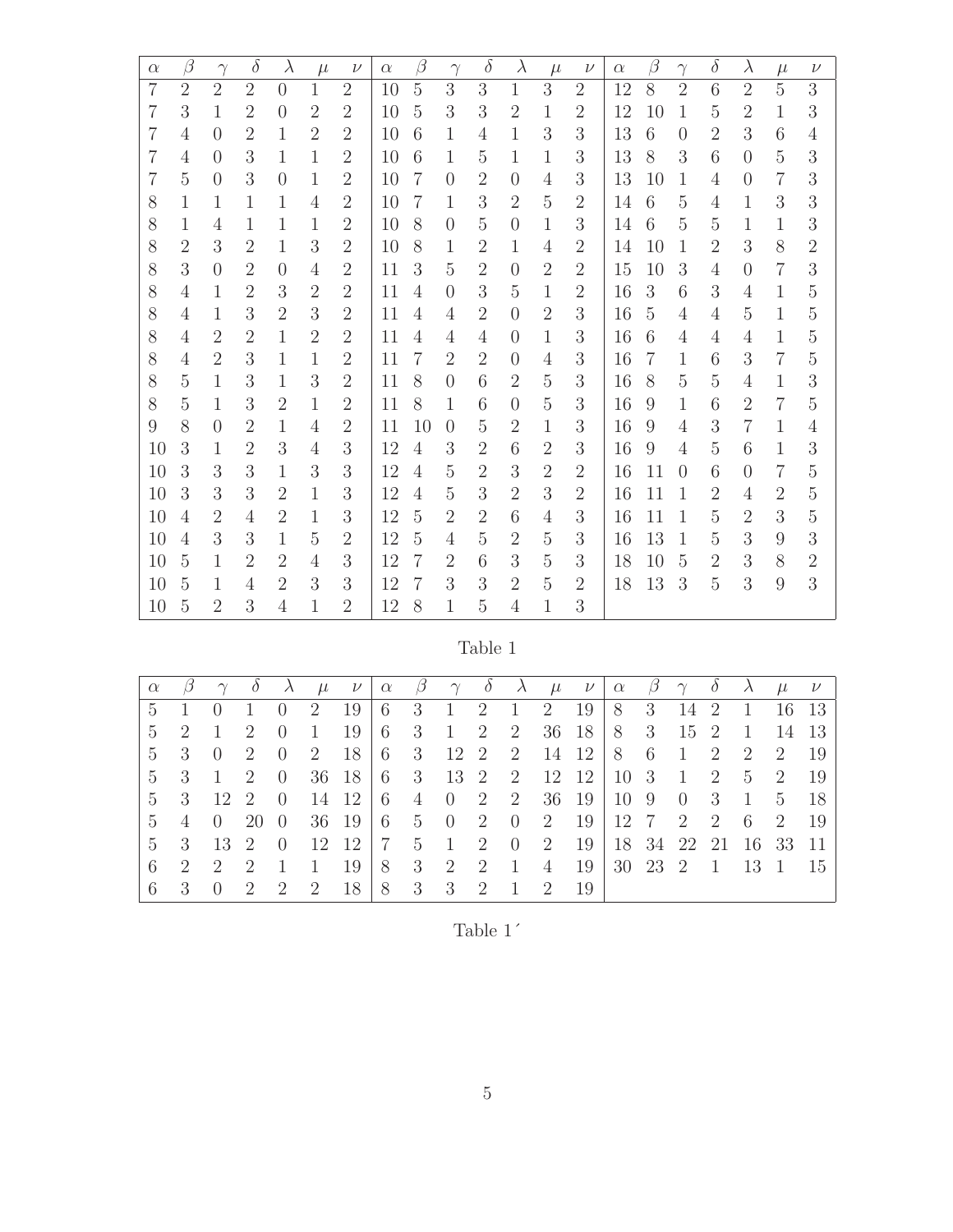| $\alpha$       | $\beta$        | $\gamma$       | $\delta$         | $\lambda$      | $\mu$          | $\nu$          | $\alpha$ | $\beta$         | $\gamma$       | $\delta$       | $\lambda$        | $\mu$          | $\nu$          | $\alpha$ | $\beta$         | $\gamma$       | $\delta$       | $\lambda$        | $\mu$           | $\nu$            |
|----------------|----------------|----------------|------------------|----------------|----------------|----------------|----------|-----------------|----------------|----------------|------------------|----------------|----------------|----------|-----------------|----------------|----------------|------------------|-----------------|------------------|
| 6              | $\mathbf{1}$   | $\overline{2}$ | $\mathbf{1}$     | $\mathbf{1}$   | $\mathbf{1}$   | $\mathbf{1}$   | 10       | 6               | $\overline{2}$ | $\overline{5}$ | $\mathbf{1}$     | $\overline{4}$ | $\mathbf{1}$   | 12       | $\overline{7}$  | 3              | $\overline{7}$ | $\mathbf{1}$     | $\mathbf{1}$    | $\overline{2}$   |
| 6              | $\overline{2}$ | $\mathbf{1}$   | $\overline{2}$   | $\mathbf{1}$   | 1              | $\mathbf{1}$   | 10       | 6               | $\overline{2}$ | 6              | $\mathbf{1}$     | $\mathbf{1}$   | $\overline{2}$ | 12       | 8               | $\mathbf{1}$   | $\overline{7}$ | 1                | 6               | 1                |
| 6              | $\overline{4}$ | $\theta$       | 3                | $\theta$       | $\mathbf{1}$   | $\mathbf{1}$   | 10       | $\overline{7}$  | $\mathbf{1}$   | 3              | $\overline{2}$   | $\overline{4}$ | $\overline{2}$ | 12       | 8               | $\overline{2}$ | 6              | $\overline{2}$   | $\overline{5}$  | $\overline{2}$   |
| $\overline{7}$ | $\overline{4}$ | $\Omega$       | $\boldsymbol{3}$ | $\overline{2}$ | $\mathbf{1}$   | 1              | 10       | $\overline{7}$  | 1              | $\mathbf 5$    | $\overline{2}$   | 3              | $\overline{2}$ | 12       | 8               | $\overline{2}$ | 6              | 3                | $\overline{2}$  | 1                |
| 7              | 4              | 1              | $\overline{4}$   | $\overline{0}$ | $\overline{2}$ | $\mathbf{1}$   | 10       | $\overline{7}$  | 1              | $\overline{5}$ | $\overline{2}$   | $\overline{4}$ | $\mathbf 1$    | 12       | 9               | $\mathbf{1}$   | 4              | $\mathbf{1}$     | $\overline{4}$  | $\boldsymbol{3}$ |
| 7              | $\overline{5}$ | $\overline{0}$ | $\bf 5$          | $\theta$       | $\overline{2}$ | $\mathbf{1}$   | 10       | $\overline{7}$  | $\mathbf{1}$   | 6              | $\overline{2}$   | $\overline{2}$ | 1              | 12       | 9               | $\mathbf{1}$   | 8              | $\overline{2}$   | $\mathbf{1}$    | $\overline{2}$   |
| $\overline{7}$ | 6              | $\theta$       | 3                | $\mathbf{1}$   | 1              | $\mathbf{1}$   | 10       | $\overline{7}$  | 1              | $\overline{7}$ | $\mathbf{1}$     | $\mathbf{1}$   | $\overline{2}$ | 12       | 10              | $\overline{0}$ | $\overline{7}$ | $\theta$         | 6               | 1                |
| 8              | $\mathbf{1}$   | 4              | 1                | 3              | $\mathbf{1}$   | $\mathbf{1}$   | 10       | 8               | 1              | 3              | 3                | 1              | 1              | 12       | 10              | 1              | 3              | $\mathbf{1}$     | $\overline{5}$  | 1                |
| 8              | $\overline{2}$ | 3              | $\mathbf{2}$     | $\mathbf{1}$   | 3              | $\mathbf{1}$   | 10       | 8               | $\mathbf{1}$   | 6              | 1                | $\overline{2}$ | 1              | 12       | 10              | $\mathbf{1}$   | 8              | 1                | $\mathbf{1}$    | $\overline{2}$   |
| 8              | $\overline{2}$ | 3              | $\overline{2}$   | 3              | $\mathbf{1}$   | $\mathbf 1$    | 10       | 9               | $\overline{0}$ | 8              | $\overline{0}$   | $\mathbf{1}$   | $\overline{2}$ | 13       | $6\phantom{.}6$ | $\overline{0}$ | 3              | 6                | 3               | $\mathfrak{Z}$   |
| 8              | $\overline{4}$ | $\mathbf{1}$   | 3                | $\overline{2}$ | 3              | $\mathbf{1}$   | 11       | 6               | $\overline{0}$ | 3              | $\overline{5}$   | $\mathbf{1}$   | 1              | 13       | $\sqrt{6}$      | $\overline{0}$ | $\overline{5}$ | $\overline{5}$   | 3               | $\overline{2}$   |
| 8              | 4              | $\overline{2}$ | 3                | $\overline{2}$ | 1              | $\mathbf{1}$   | 11       | 6               | 3              | 6              | $\overline{0}$   | 1              | $\overline{2}$ | 13       | $6\phantom{.}6$ | $\overline{0}$ | 5              | $\overline{5}$   | $\overline{4}$  | $\mathbf{1}$     |
| 8              | 4              | $\overline{2}$ | $\overline{4}$   | $\mathbf{1}$   | $\overline{2}$ | $\mathbf{1}$   | 11       | 8               | $\overline{0}$ | 6              | $\overline{2}$   | $\overline{5}$ | $\overline{2}$ | 13       | $6\phantom{.}6$ | 4              | 6              | $\theta$         | 6               | 1                |
| 8              | $\overline{5}$ | $\mathbf{1}$   | 3                | $\mathbf{1}$   | 3              | $\mathbf{1}$   | 11       | 8               | $\theta$       | 6              | 3                | $\overline{2}$ | 1              | 13       | 8               | 3              | 6              | $\theta$         | $\overline{5}$  | $\overline{2}$   |
| 8              | 5              | 1              | $\overline{5}$   | 1              | $\overline{2}$ | $\mathbf 1$    | 11       | 8               | 1              | 6              | $\theta$         | $\overline{5}$ | $\overline{2}$ | 13       | 10              | $\Omega$       | 8              | 3                | 1               | $\overline{2}$   |
| 8              | 6              | $\mathbf 1$    | 3                | $\mathbf{1}$   | $\mathbf{1}$   | $\mathbf{1}$   | 11       | 9               | $\mathbf{1}$   | 8              | $\overline{0}$   | 1              | $\overline{2}$ | 13       | 10              | $\mathbf{1}$   | $\overline{4}$ | $\theta$         | 6               | $\mathfrak{Z}$   |
| 8              | $\overline{7}$ | $\overline{0}$ | 6                | $\overline{0}$ | $\overline{2}$ | $\mathbf{1}$   | 11       | 10              | $\overline{0}$ | 3              | $\mathbf{1}$     | $\overline{5}$ | 1              | 13       | 12              | $\overline{0}$ | $\overline{7}$ | $\mathbf{2}$     | 6               | 1                |
| 9              | 4              | $\theta$       | 3                | 3              | $\overline{2}$ | $\overline{2}$ | 11       | 10              | $\theta$       | 8              | 1                | 1              | $\overline{2}$ | 14       | $6\phantom{.}6$ | $\overline{5}$ | 6              | $\mathbf{2}$     | $\mathbf{1}$    | $\overline{2}$   |
| 9              | 4              | $\overline{2}$ | $\overline{4}$   | $\theta$       | 3              | $\overline{2}$ | 12       | $\overline{4}$  | 5              | 3              | $\overline{2}$   | 3              | 1              | 14       | 8               | $\mathbf 1$    | 6              | $\overline{5}$   | $\overline{2}$  | $\mathbf{1}$     |
| 9              | 4              | $\overline{2}$ | $\overline{4}$   | $\theta$       | $\overline{4}$ | $\mathbf{1}$   | 12       | $\overline{4}$  | $\overline{5}$ | 4              | $\overline{2}$   | $\mathbf{2}$   | 1              | 14       | 9               | 3              | 4              | $\mathbf{1}$     | 4               | $\boldsymbol{3}$ |
| 9              | $\overline{4}$ | 3              | $\overline{4}$   | $\overline{0}$ | $\overline{2}$ | $\mathbf{1}$   | 12       | $\overline{5}$  | $\overline{2}$ | 3              | $\overline{4}$   | $\mathbf 5$    | $\overline{3}$ | 14       | 9               | 3              | 8              | $\overline{2}$   | $\mathbf{1}$    | $\overline{2}$   |
| 9              | 6              | $\theta$       | $\overline{5}$   | 1              | 3              | $\overline{2}$ | 12       | $\overline{5}$  | $\overline{2}$ | 3              | 4                | 6              | $\overline{2}$ | 14       | 10              | 1              | $\overline{7}$ | 4                | 6               | $\mathbf{1}$     |
| 9              | 6              | $\theta$       | $\overline{5}$   | $\mathbf{1}$   | $\overline{4}$ | $\mathbf{1}$   | 12       | $\overline{5}$  | $\overline{2}$ | $\overline{4}$ | 4                | $\overline{4}$ | $\overline{3}$ | 14       | 10              | $\overline{2}$ | 8              | $\sqrt{3}$       | 1               | $\overline{2}$   |
| 9              | 6              | 1              | 6                | $\theta$       | $\mathbf{1}$   | $\overline{2}$ | 12       | $\overline{5}$  | 3              | 3              | $\overline{2}$   | $\overline{5}$ | 3              | 14       | 12              | $\mathbf{1}$   | 7              | $\mathbf{2}$     | 6               | $\mathbf{1}$     |
| 9              | $\overline{7}$ | $\theta$       | $\overline{5}$   | $\theta$       | 3              | $\overline{2}$ | 12       | $\overline{5}$  | 3              | 3              | $\overline{2}$   | 6              | $\overline{2}$ | 15       | 10              | 3              | 4              | $\theta$         | 6               | $\sqrt{3}$       |
| 9              | $\overline{7}$ | $\theta$       | $\overline{5}$   | $\Omega$       | $\overline{4}$ | $\mathbf{1}$   | 12       | $\overline{5}$  | 3              | $\mathbf 5$    | $\sqrt{2}$       | 6              | 1              | 16       | 8               | $\overline{5}$ | 7              | 1                | 6               | $\mathbf 1$      |
| 9              | $\overline{7}$ | $\theta$       | $\overline{7}$   | $\overline{0}$ | $\mathbf{1}$   | $\overline{2}$ | 12       | $\overline{5}$  | 4              | $\overline{5}$ | $\overline{2}$   | 5              | $\overline{2}$ | 16       | 10              | $\mathbf{1}$   | 8              | $\overline{5}$   | 1               | $\overline{2}$   |
| 9              | $\overline{7}$ | $\mathbf{1}$   | 6                | $\overline{0}$ | $\overline{2}$ | $\mathbf{1}$   | 12       | 6               | $\overline{2}$ | 4              | 4                | $\overline{2}$ | 3              | 18       | $\overline{4}$  | 3              | 3              | 6                | 9               | $\overline{5}$   |
| 9              | 8              | $\theta$       | 3                | 3              | $\mathbf{1}$   | $\mathbf{1}$   | 12       | 6               | $\overline{2}$ | 6              | $\overline{2}$   | 6              | 1              | 18       | $\overline{4}$  | 3              | 3              | 6                | 10              | 4                |
| 9              | 8              | $\overline{0}$ | 6                | 1              | $\overline{2}$ | 1              | 12       | 6               | 3              | 3              | $\overline{2}$   | 3              | 3              | 18       | 5               | 6              | 4              | 3                | 10              | 3                |
| 10             | $\mathbf{1}$   | $\overline{2}$ | $\mathbf{1}$     | $\mathbf{1}$   | $\mathbf 5$    | $\mathbf{1}$   | 12       | $6\phantom{.}6$ | $\sqrt{3}$     | $\overline{4}$ | $\overline{2}$   | $\sqrt{2}$     | $\mathfrak{Z}$ | 18       | $\overline{5}$  | 6              | $\overline{5}$ | $\overline{4}$   | 10              | $\mathbf{1}$     |
| 10             | $\overline{2}$ | $\mathbf{1}$   | $\overline{2}$   | $\mathbf{1}$   | $\mathbf 5$    | $\mathbf{1}$   | 12       | $\overline{7}$  | $\overline{2}$ | $\sqrt{3}$     | $\overline{4}$   | $\sqrt{3}$     | $\overline{3}$ | 18       | $\overline{7}$  | $\overline{4}$ | 6              | $\overline{5}$   | 10              | $\mathbf{1}$     |
| 10             | $\sqrt{2}$     | $\mathbf 5$    | $\sqrt{2}$       | $\mathbf{1}$   | $\mathbf{1}$   | $\mathbf{1}$   | 12       | $\overline{7}$  | $\overline{2}$ | $\sqrt{3}$     | $\rm 5$          | $\bf 5$        | $\mathbf{1}$   | 18       | 8               | $\overline{4}$ | $\sqrt{6}$     | $\overline{4}$   | 10              | $\mathbf{1}$     |
| 10             | $\sqrt{3}$     | $\overline{4}$ | $\boldsymbol{3}$ | $\mathbf{1}$   | $\mathfrak{Z}$ | $\sqrt{2}$     | 12       | $\overline{7}$  | $\sqrt{2}$     | $\overline{4}$ | $\boldsymbol{3}$ | $\overline{4}$ | $\overline{3}$ | 18       | 10              | 3              | $\overline{7}$ | $\mathbf 5$      | $8\,$           | $\bf 5$          |
| 10             | $\mathfrak{Z}$ | $\overline{4}$ | $\boldsymbol{3}$ | $\mathbf{1}$   | $\overline{4}$ | $\mathbf{1}$   | 12       | $\overline{7}$  | $\overline{2}$ | $\bf 5$        | $\overline{4}$   | $\sqrt{3}$     | $\overline{2}$ | 18       | 10              | $\overline{4}$ | 3              | $\bf 5$          | $\mathfrak{Z}$  | $\bf 5$          |
| 10             | $\overline{4}$ | $\theta$       | $\sqrt{3}$       | $\overline{0}$ | $\overline{5}$ | $\mathbf{1}$   | 12       | $\overline{7}$  | $\overline{2}$ | $\mathbf 5$    | $\overline{4}$   | $\overline{4}$ | $\mathbf{1}$   | 18       | 10              | $\overline{4}$ | $\sqrt{6}$     | $\boldsymbol{3}$ | $\overline{4}$  | $\mathbf 5$      |
| 10             | $\overline{4}$ | 3              | $\sqrt{3}$       | $\mathbf{1}$   | $\overline{4}$ | $\overline{2}$ | 12       | $\overline{7}$  | $\sqrt{2}$     | $6\,$          | $\boldsymbol{3}$ | $\bf 5$        | $\overline{2}$ | 18       | $10\,$          | $\overline{5}$ | $\overline{7}$ | $\overline{4}$   | $6\phantom{.}6$ | $\mathbf{1}$     |
| $10\,$         | $\bf 5$        | $\mathbf{1}$   | $\sqrt{3}$       | $\sqrt{4}$     | $\overline{2}$ | $\sqrt{2}$     | 12       | $\overline{7}$  | 3              | $\sqrt{3}$     | $\sqrt{2}$       | $\overline{4}$ | $\overline{2}$ | 18       | 11              | $\mathfrak{Z}$ | $\overline{7}$ | $\sqrt{3}$       | 8               | $\mathbf 5$      |
| 10             | $\overline{5}$ | $\mathfrak{Z}$ | $\mathfrak{Z}$   | $\mathbf{1}$   | 3              | $\mathbf{1}$   | 12       | $\overline{7}$  | 3              | $\mathbf 5$    | $\overline{2}$   | $\sqrt{3}$     | $\overline{2}$ | 18       | 11              | $\overline{4}$ | $\sqrt{3}$     | $\overline{7}$   | 9               | $\mathbf{1}$     |
| 10             | $\mathbf 5$    | 3              | $\bf 5$          | $\mathbf{1}$   | $\overline{2}$ | $\mathbf{1}$   | 12       | $\overline{7}$  | 3              | $\overline{5}$ | $\overline{2}$   | $\overline{4}$ | $\mathbf{1}$   | 18       | 11              | $\overline{4}$ | $\mathbf 5$    | $\overline{7}$   | 8               | $\mathbf{1}$     |
| 10             | 6              | $\overline{2}$ | $\overline{5}$   | $\mathbf{1}$   | 3              | $\overline{2}$ | 12       | $\overline{7}$  | 3              | 6              | $\overline{2}$   | $\sqrt{2}$     | $\mathbf{1}$   | 18       | 11              | $\overline{4}$ | $\overline{7}$ | 6                | 6               | $\mathbf{1}$     |

Table 2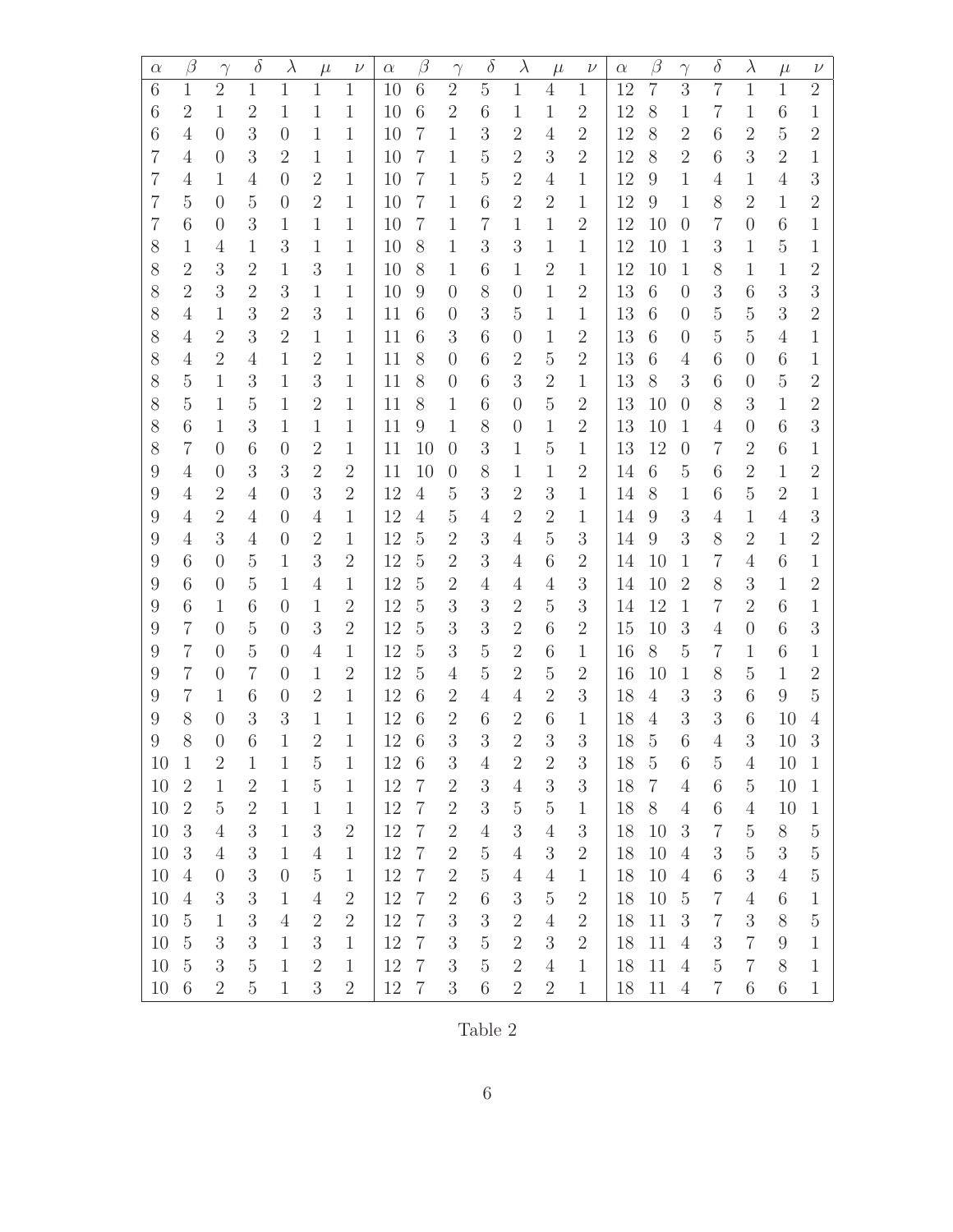|                |                | $\gamma$       | $\theta$       | $\lambda$      |                | $\mu \quad \nu \mid \alpha$                                                          |                          | $\beta$ |                |                   |                |                | $\gamma$ $\delta$ $\lambda$ $\mu$ $\nu$   $\alpha$ $\beta$ |  | $\gamma$ $\delta$    | $\lambda$ | $\mu$ | $\nu$ |
|----------------|----------------|----------------|----------------|----------------|----------------|--------------------------------------------------------------------------------------|--------------------------|---------|----------------|-------------------|----------------|----------------|------------------------------------------------------------|--|----------------------|-----------|-------|-------|
| 6              |                | 2              | $\overline{1}$ |                |                | 2 18 7 6 0 3 1 2 18 18 18 18 2 9 1                                                   |                          |         |                |                   |                |                |                                                            |  |                      |           |       | - 14  |
| 6              | $\overline{2}$ | 1              | -2             | $\overline{1}$ | $\overline{2}$ | 18                                                                                   |                          |         | 8 3 3 3        |                   | <sup>1</sup>   | $\overline{1}$ | <b>18</b>                                                  |  | 18 18 20 1           | 14 31 18  |       |       |
| 6              | 2              | $\overline{2}$ | $\overline{2}$ | $\overline{1}$ | -1             | $18$ $^{\circ}$                                                                      | 8 5 1                    |         |                | $4\quad 2\quad 1$ |                |                | <b>18</b>                                                  |  | 18 20 33 14 20 36 1  |           |       |       |
| 6 3            |                | $\overline{1}$ | -3             | $\mathbf{1}$   | $\overline{1}$ |                                                                                      | $18 \t 8 \t 6 \t 1 \t 3$ |         |                |                   |                |                | 1 2 18 18 23 12 17 3 32 1                                  |  |                      |           |       |       |
| 6 <sup>1</sup> | 3              | 35 3           |                | -1             | 2              | $17 \t 8 \t 6$                                                                       |                          |         | $\overline{1}$ | $\overline{4}$    | $\overline{1}$ | 1              | 18                                                         |  | 18 27 30 3 34 9      |           |       | - 7   |
| 6              | $\overline{4}$ | $0 \quad 3$    |                |                |                | $0 \quad 2 \quad 18 \quad 8 \quad 9 \quad 35 \quad 3 \quad 2 \quad 1 \quad 17 \quad$ |                          |         |                |                   |                |                |                                                            |  | 18 28 18 7 20 3 2    |           |       |       |
| 6              | $5^{\circ}$    | 35 4           |                | $0 \quad 2$    |                | $17 \mid 10 \mid 3 \mid 1 \mid 3$                                                    |                          |         |                |                   | $\overline{1}$ |                | 5 18 18 28 18 7 20 4                                       |  |                      |           |       |       |
| 6              | 6              | 35 3           |                |                |                | 35 2 18 12 7 2 3 1 6 18 18 29 2 3 29 31 6                                            |                          |         |                |                   |                |                |                                                            |  |                      |           |       |       |
| 6              | 6              | 35 4           |                |                |                | 35 2 17                                                                              |                          |         |                |                   |                |                | 18 11 0 10 4 36 5                                          |  | 18 29 5 23 21 34 3   |           |       |       |
| 6              | 9              | 33 3           |                | $0 \quad 2$    |                | 16   18 18 18 2 1 9 14                                                               |                          |         |                |                   |                |                |                                                            |  | 18 33 35 19 24 12 15 |           |       |       |

| Table |  |
|-------|--|
|-------|--|

# 4 Acknowledgments

The author thanks Professor G. L. Cohen and Professor Huishi Li for useful advice and the referee for helpful suggestions which improved the quality of this paper.

# <span id="page-6-3"></span>References

- [1] Moujie Deng, On the Diophantine equation  $2^x 2^y 3^z 2 \cdot 3^u = 9^k + 1$ , (in Chinese), Journal of Natural Science of Heilongjiang University, 23 (2006), 87–91.
- <span id="page-6-4"></span>[2] Moujie Deng, On the Diophantine equation  $2^x - 2^y 3^z - 4 \cdot 3^w = 3 \cdot 9^k + 1$ , (in Chinese), Journal of Inner Mongolia Normal University, 37 (2008), 45–49.
- <span id="page-6-6"></span><span id="page-6-2"></span>[3] D. E. Iannucci, D. Moujie and G. L. Cohen, [On perfect totient numbers,](http://www.cs.uwaterloo.ca/journals/JIS/VOL6/Cohen2/cohen50.html) J. Integer Sequences 6 (2003), Article 03.4.5.
- <span id="page-6-1"></span>[4] F. Luca, [On the distribution of perfect totients,](http://www.cs.uwaterloo.ca/journals/JIS/VOL9/Luca/luca66.html) J. Integer Sequences 9 (2006), Article 06.4.4.
- [5] A. L. Mohan and D. Suryanarayana, "Perfect totient numbers", in: Number Theory (Proc. Third Matscience Conf., Mysore, 1981) Lect. Notes in Math. 938, Springer-Verlag, New York, 1982, 101–105.
- <span id="page-6-0"></span>[6] L. Perez Cacho, Sobre la suma de indicadores de ordenes sucesivos, Revista Matematica *Hispano-Americana* **5.3** (1939), 45–50.
- <span id="page-6-5"></span>[7] I. E. Shparlinski, [On the sum of iterations of the Euler function,](http://www.cs.uwaterloo.ca/journals/JIS/VOL9/Shparlinski/shpar43.html) J. Integer Sequences 9 (2006), Article 06.1.6.

2000 Mathematics Subject Classification: Primary 11A25.